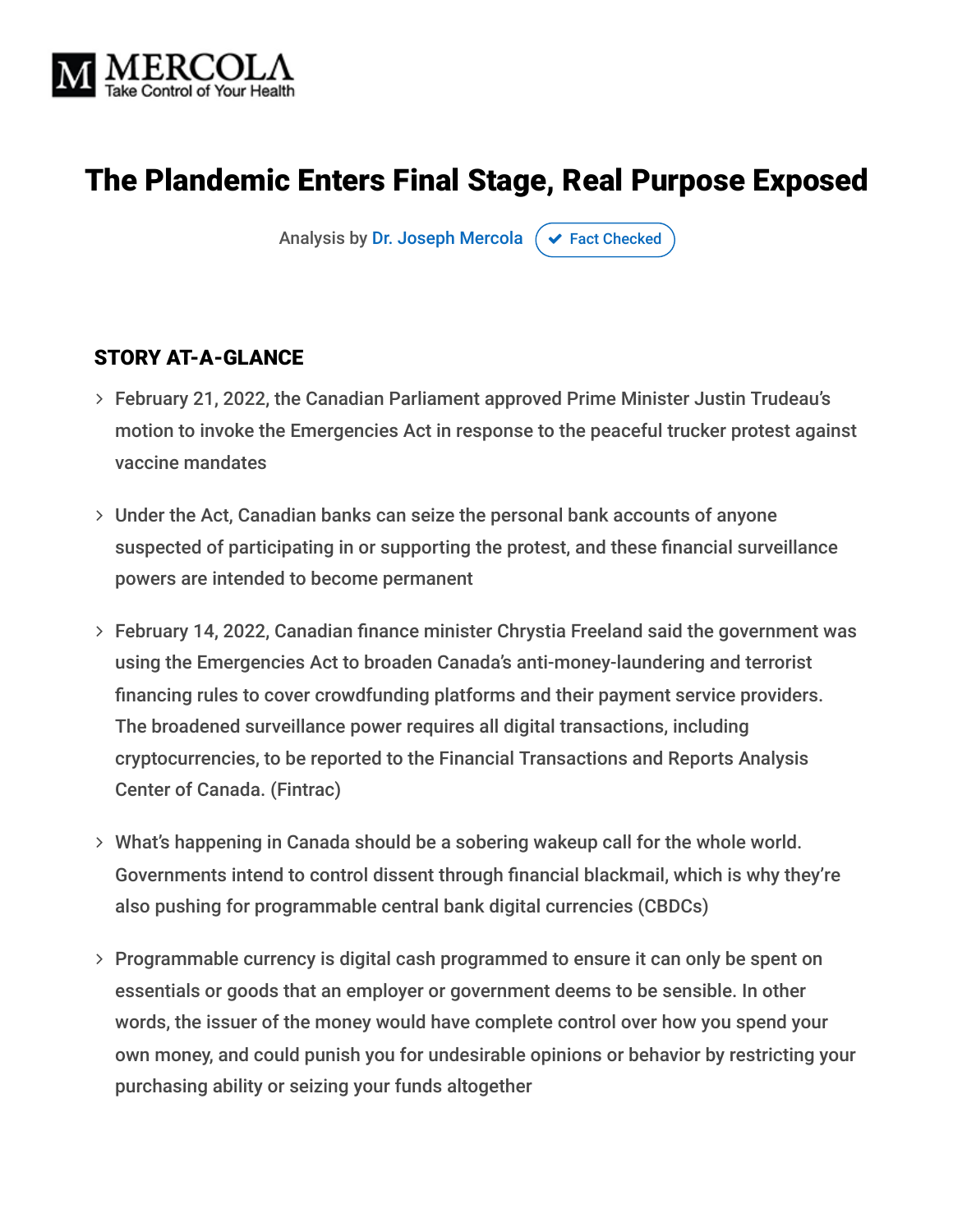February 21, 2022, the Canadian Parliament approved Prime Minister Justin Trudeau's motion to invoke the Emergencies Act, with 185 votes for and 151 against, in response to the peaceful trucker protest against vaccine mandates.<sup>1</sup> While Trudeau in a February 14, 2022, press conference (above) promised the Act would be limited in time, geographical location and scope, he's already reneging on that promise.

# Financial Surveillance Powers Will Be Permanently Expanded

The act was invoked to allow the government to physically disperse the trucker convoy without actually listening to their complaint, and to punish anyone who has supported the protest.

Under the act, banks are empowered to seize the personal bank accounts of anyone suspected of participating in the protest, or supporting it with as little as a \$25 donation. Disturbingly, the surveillance powers over financial transactions granted by the act are actually intended to become permanent. As reported by National Review: 2

*"In a February 14 news conference, Canadian finance minister Chrystia Freeland said that the government was using the Emergencies Act to broaden 'the scope of Canada's anti-money-laundering and terrorist financing rules so that they cover crowdfunding platforms and the payment service providers they use.'*

*That broadened power requires all forms of digital transactions, including cryptocurrencies, to be reported to the Financial Transactions and Reports Analysis Center of Canada. (I.e., 'Fintrac').*

*'As of today, all crowdfunding platforms and the payment service providers they use must register with Fintrac, and they must report large and suspicious transactions to Fintrac,' Freeland said.*

*She justified the move as a way to 'mitigate the risk' of 'illicit funds' and 'increase the quality and quantity of intelligence received by Fintrac and make more information available to support investigations by law enforcement' ...*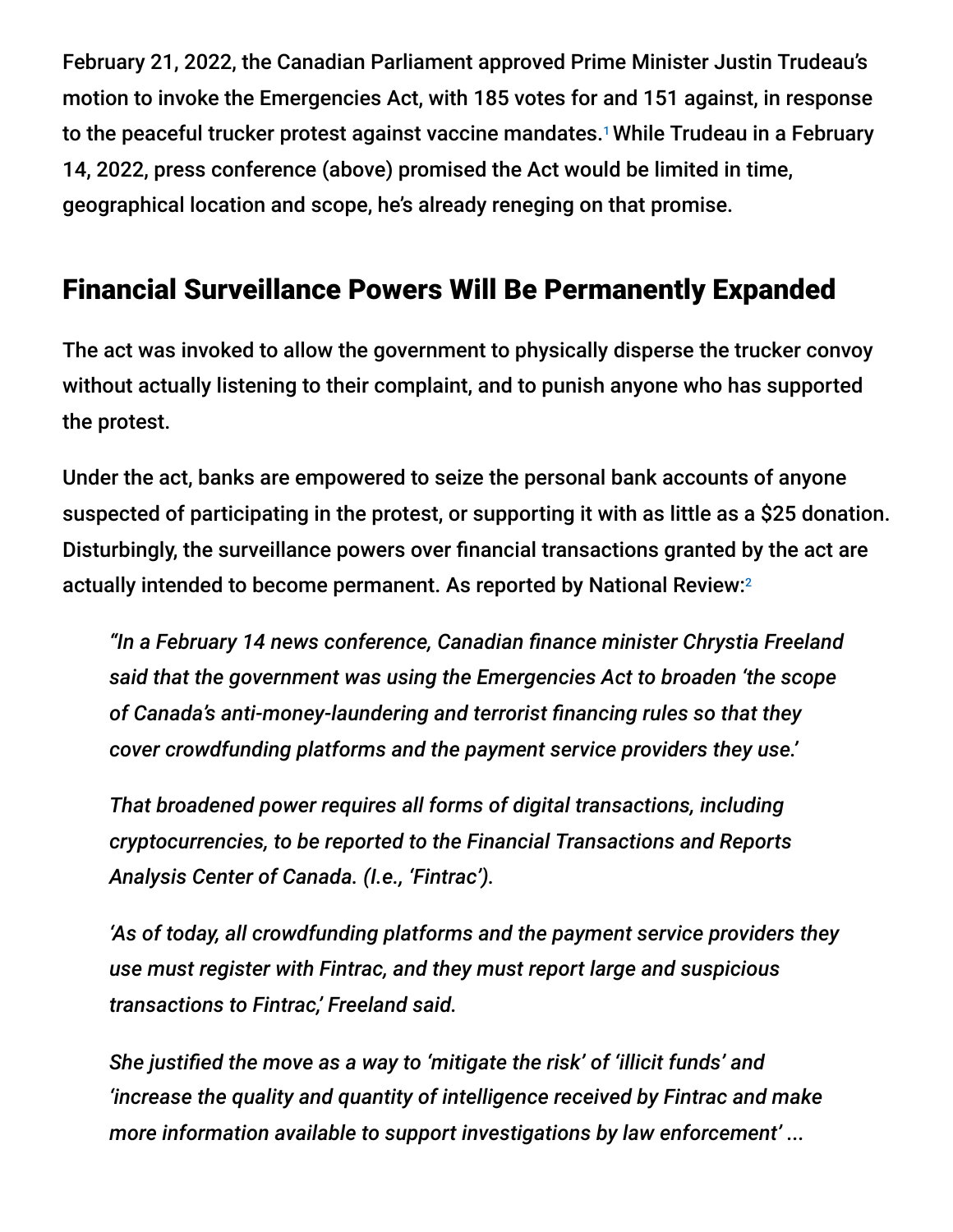*Freeland said the trucker convoy, which had assembled to protest coronavirus restrictions, had 'highlighted the fact' that digital assets and funding mechanisms 'weren't captured' by the Canadian government's pre-existing surveillance powers.*

*As a result, she said, 'the government will also bring forward legislation to provide these authorities to FinTrac on a permanent basis.'"*

As noted by the National Review, we can already tell what the Canadian government will do with those expanded surveillance powers. We're seeing their intentions in action. By invoking the Act, Trudeau has given himself the unilateral power to destroy the lives of Canadians who happen to disagree with him, regardless of the issue at hand.

**<sup>66</sup>** When he announced his invocation of the order, he promised the Canadian people that his expanded **promised the Canadian people that his expanded authorities would 'be time-limited, geographically targeted, as well as reasonable and proportionate to the threats they are meant to address.' Not a single part of that sentence has proved to be true. ~ National** Review<sup>99</sup>

Without court order or due process, the government can now freeze bank accounts, cancel insurance policies and revoke drivers' licenses, and the victims have no recourse or remedy.

*"All this, of course, flies in the face of Trudeau's promise that the Emergencies Act powers would be temporary,"* National Review notes, adding: 3

*"When he announced his invocation of the order, he promised the Canadian people that his expanded authorities would 'be time-limited, geographically targeted, as well as reasonable and proportionate to the threats they are meant to address.' Not a single part of that sentence has proved to be true."*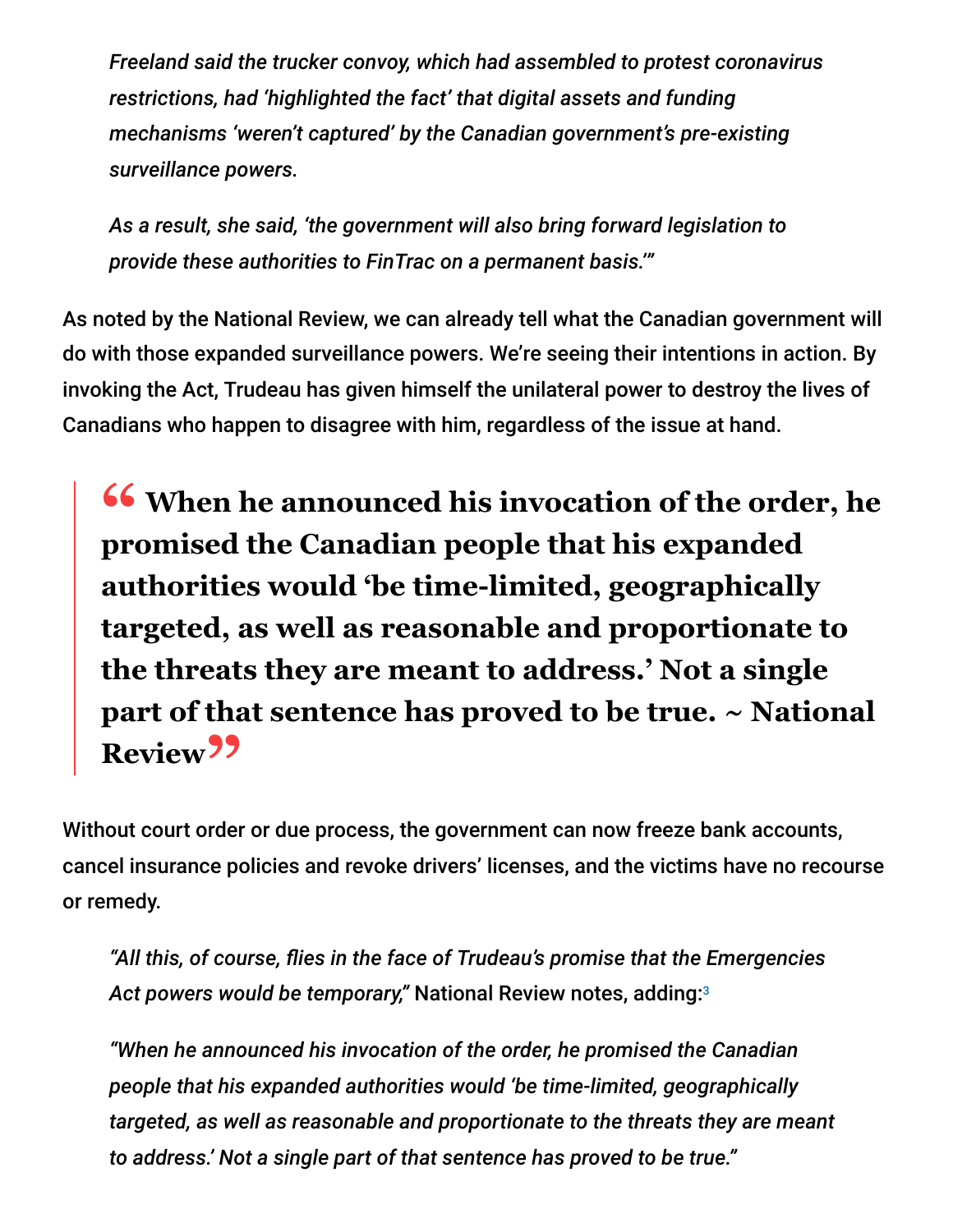### Government Wants to Decide How You Spend Your Money

What's happening in Canada should be a sobering wakeup call for the whole world. They're showing us exactly what's in store for all of us. Governments will basically control dissent through financial tyranny and blackmail.

The next step in that direction is the implementation of programmable digital currencies, worldwide. As reported by The Telegraph in June 2021, the Bank of England has already started moving on a programmable central bank digital currency (CBDC), and there's no doubt that this is the plan of all central banks worldwide. 4

Executive board member of the European Central Bank, Fabio Panetta, mentioned it in his December 10, 2021, lecture on the future of digital money in Rome, Italy. 5

What's meant by a "programmable" currency? As explained by The Telegraph, <sup>6</sup> "Digital cash could be programmed to ensure it is only spent on essentials, or goods which an employer or government deems to be sensible." In other words, the issuer of the money would have complete control over how you, the recipient, spend it.

*"Tom Mutton, a director at the Bank of England, said during a conference ... that programming could become a key feature of any future central bank digital currency ..."* The Telegraph reported. 7

*"He said ... what happens if one of the participants in a transaction puts a restriction on [future use of the money]? There could be some socially beneficial outcomes from that, preventing activity which is seen to be socially harmful in some way. But at the same time it could be a restriction on people's freedoms.'"*

# Absolute Control Through Financial Slavery

That programmable currency might restrict freedom is probably the understatement of the century. It's an absolute given. Imagine your employer, your government and the central bank itself having the privilege to dictate how you spend your own money!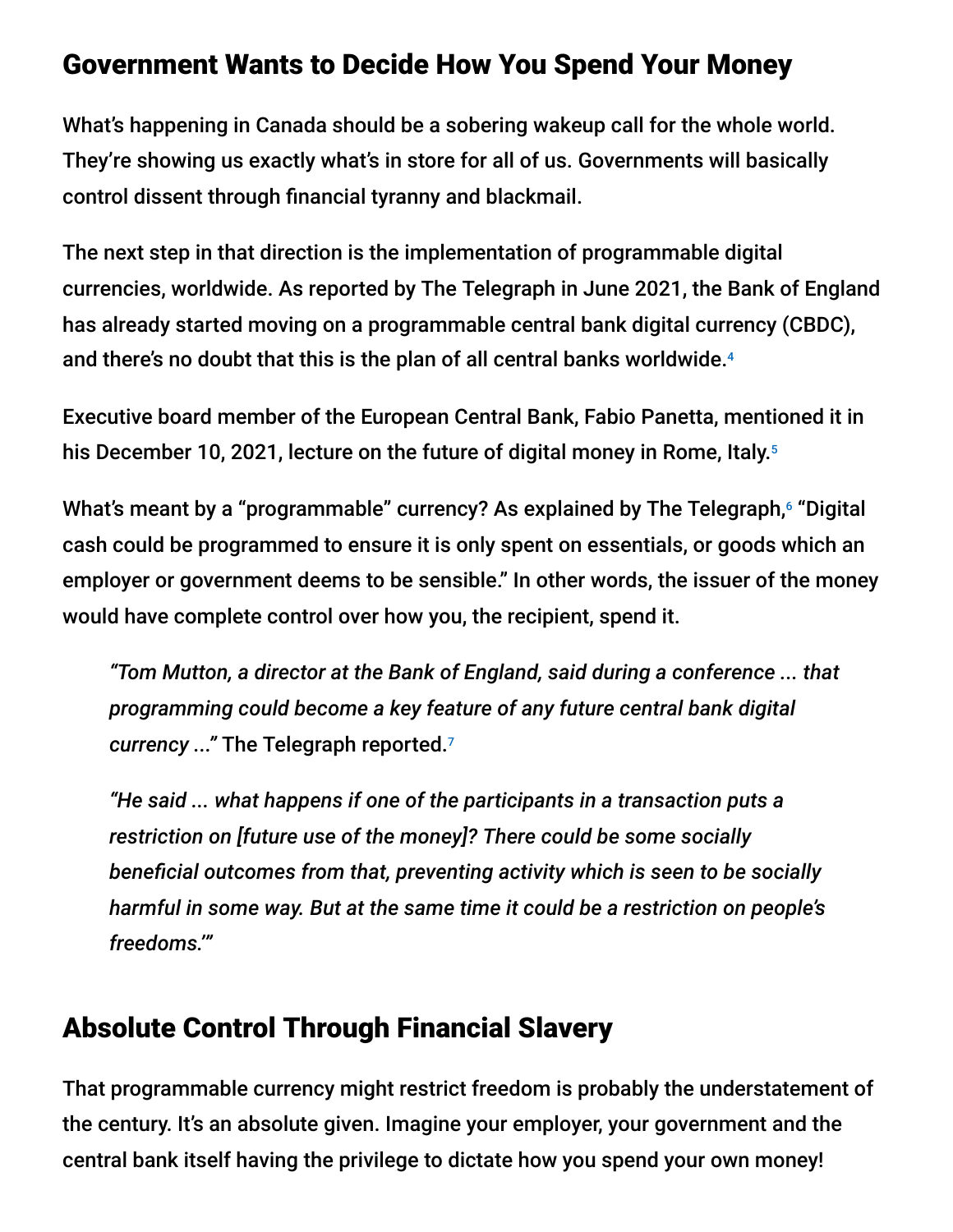Imagine a third party deciding how much you're allowed to spend on rent, what kind of food or clothing you're allowed to buy, or what hobbies you're allowed to spend money on and when. That's the power they intend to obtain, and current events in Canada prove it.

The "socially beneficial outcomes" Mutton is hinting at are basically that an unelected cabal will have the ability to micromanage your personal finances, and hence dictate your behavior in every area of your life. As noted by British activist and radio presenter Maajid Nawaz in the Joe Rogan clip above, with a programmable CBDC, the British government would have complete control over anyone who disagrees with their policies or activities.

For example, with other surveillance, they could determine that he was planning to appear on Rogan's show and simply reprogram his CBDCs with the click of a button, such that he would not be allowed to purchase a plane ticket. So much for that plan then.

Of course, CBDCs will exist by themselves. They're designed to be used together with digital ID and a social credit score, like that in China. The COVID vaccine passports are one type of platform that could be used for this, but even if a state or country rejects vaccine passports, don't for a moment think you're out of the woods, not by a long-shot. Chances are, they'll introduce a digital ID system instead, which will serve the exact same function.

# Global Leadership Has Been Infiltrated

In the full Rogan interview, Nawaz goes on to discuss how governments around the world have been infiltrated by World Economic Forum (WEF) members whose agenda it is to implement global authoritarianism. As reported by Life Site News: 8

*"... the WEF has installed its members in national leadership roles around the world to further the organization's sprawling authoritarian agenda. Explaining that government leaders worldwide have begun lifting COVID-19 mandates and*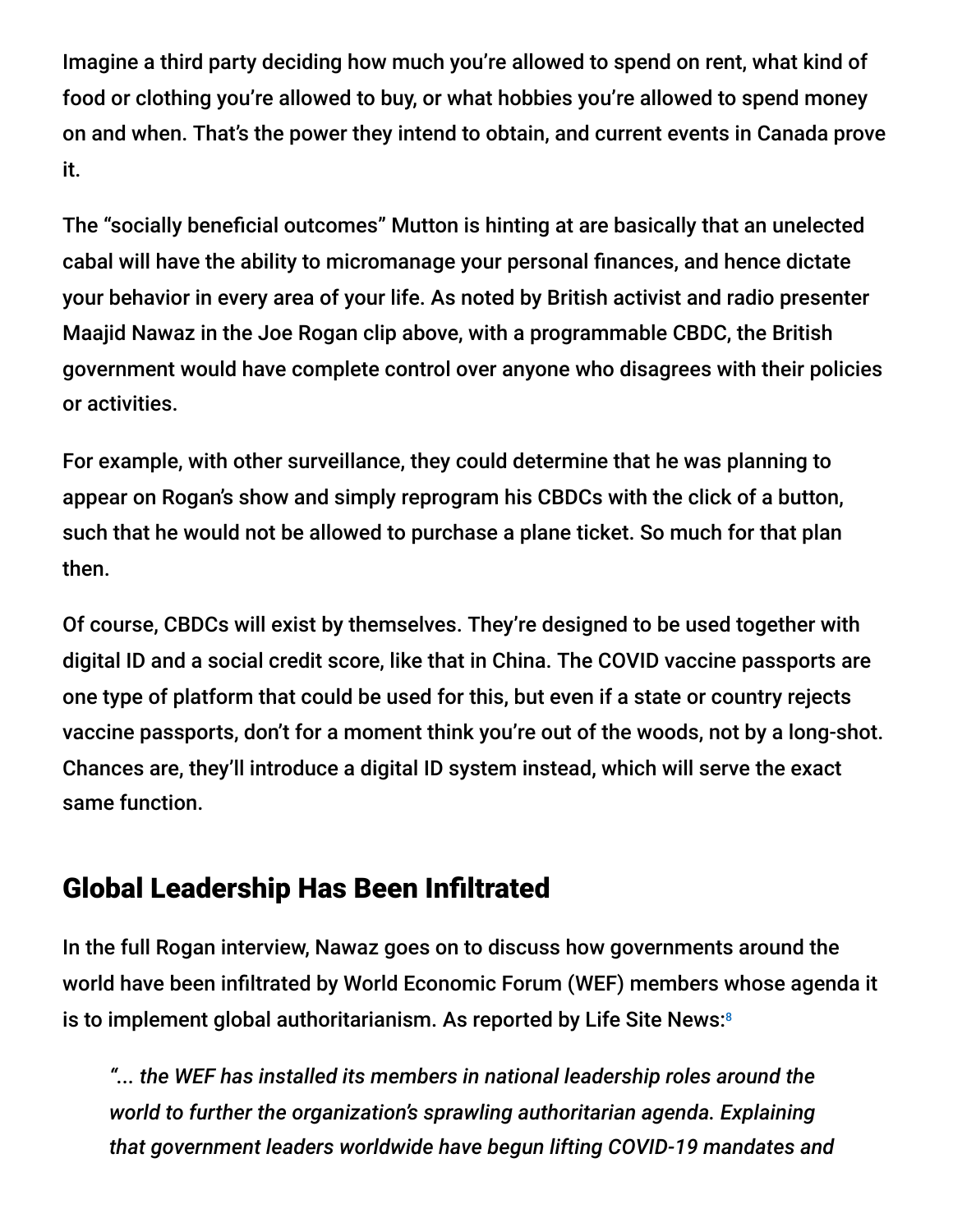*restrictions while leaving in place an apparatus of digital tracking and identification that forms the embryonic stages of a digital social credit score.*

*Nawaz said the WEF under Schwab has worked on 'embedding people in government who are subscribed to' the Great Reset agenda. 'That's what they say themselves,' Nawaz said, pointing out that the so-called Great Reset, whose advocates have famously asserted that by 2030 people will 'own nothing and be happy,' is explained in detail on the WEF's website.* 9

*In a 2020 book entitled 'COVID-19: The Great Reset,' Schwab openly argued that the COVID-19 response should be used to 'revamp all aspects of our societies and economies, from education to social contracts and working conditions' ...*

The WEF has clearly articulated<sup>10</sup> its interest in pursuing a global digital ID *system. 'So this is going to be this never-ending process to slowly move the goal posts,' Rogan surmised. 'Towards more and more authoritarianism,' Nawaz added. 'Checkpoint society. It's all there. They've told us this.'"*

How exactly has the WEF infiltrated governments and leadership roles around the world? In part by getting members of its Young Global Leaders group elected or installed in key positions. Would it surprise you to learn that Trudeau went through Schwab's Young Global Leaders program?

Other members whose dictatorial mindset cannot be disguised any longer are New Zealand Prime Minister Jacinda Ardern and French President Emmanuel Macron. Bill Gates and Facebook founder Mark Zuckerberg have also gone through the program, and both are clearly supporting and promoting The Great Reset agenda through their respective business ventures.

### Globalists Plan to Seize Control of Health Systems Worldwide

Your money isn't the only thing the globalist cabal wants to control, however. In a February 18, 2022, article, Dr. Peter Breggin, author of "COVID-19 and the Global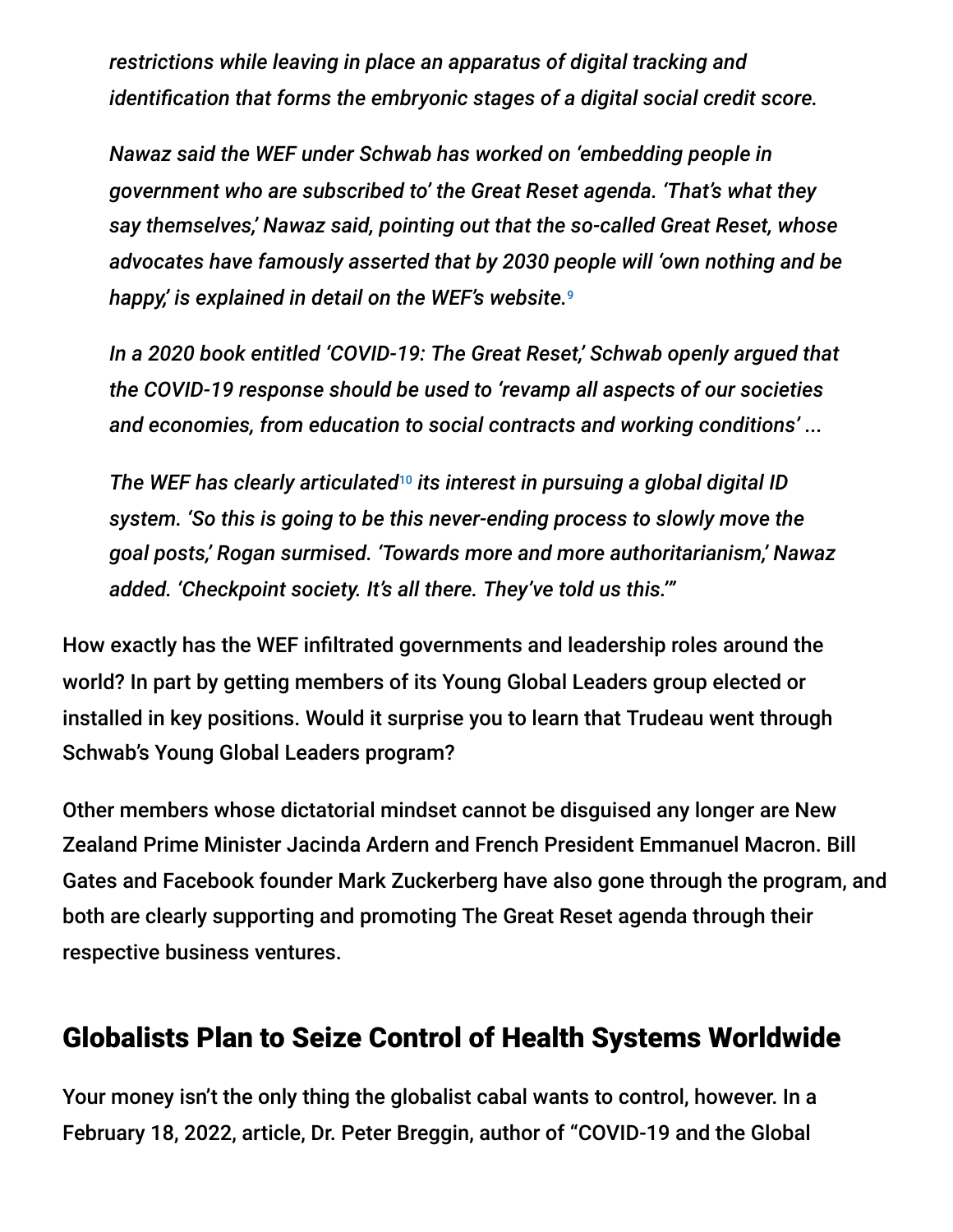Predators: We Are the Prey,"<sup>11</sup> warns that the next move in the globalists' war on humanity is to seize control over the health care systems of the entire world: $^{12}$ 

*"We have discovered the next move of the global predators — already in progress — in their escalating assaults against individual and political freedom. The next big assault on human freedom involves a legalized takeover of national healthcare systems by the World Health Organization (WHO).*

*This stealth attack — with its initial plans already backed by many nations — will begin full implementation in 2024 if it is not quickly recognized and fought! ... The Chinese Communist influence over WHO has been solid for more than a decade, and the party was able to install Tedros without any competition.*

*He became the first and only Director-General who is not a physician and instead is a communist politician. Now the Director-General of WHO, Tedros Adhanom Ghebreyesus — known simply as Tedros — has unveiled plans to take charge of all global health.*

*While addressing the WHO Executive Committee on January 24, 2022, Director-General Tedros spelled out his global health plan, including his final priority for his enormous scheme: 'The fifth priority is to urgently strengthen WHO as the leading and directing authority on global health, at the center of the global health architecture.'*

*Tedros's closing words to his report to the executive committee are chilling in their grandiosity and echo Marxist exhortations to cheering mobs by a Stalin, Mao, or Xi Jinping: 'We are one world, we have one health, we are one WHO.' Tedros seeks to become super-Fauci for the world, and, like Fauci, he will do it on behalf of the global predators."*

### Health Fascism

As explained by Breggin, the global health care takeover really began with Gates' Decade of Vaccines, announced in 2010 at the WEF's annual meeting in Davos. At that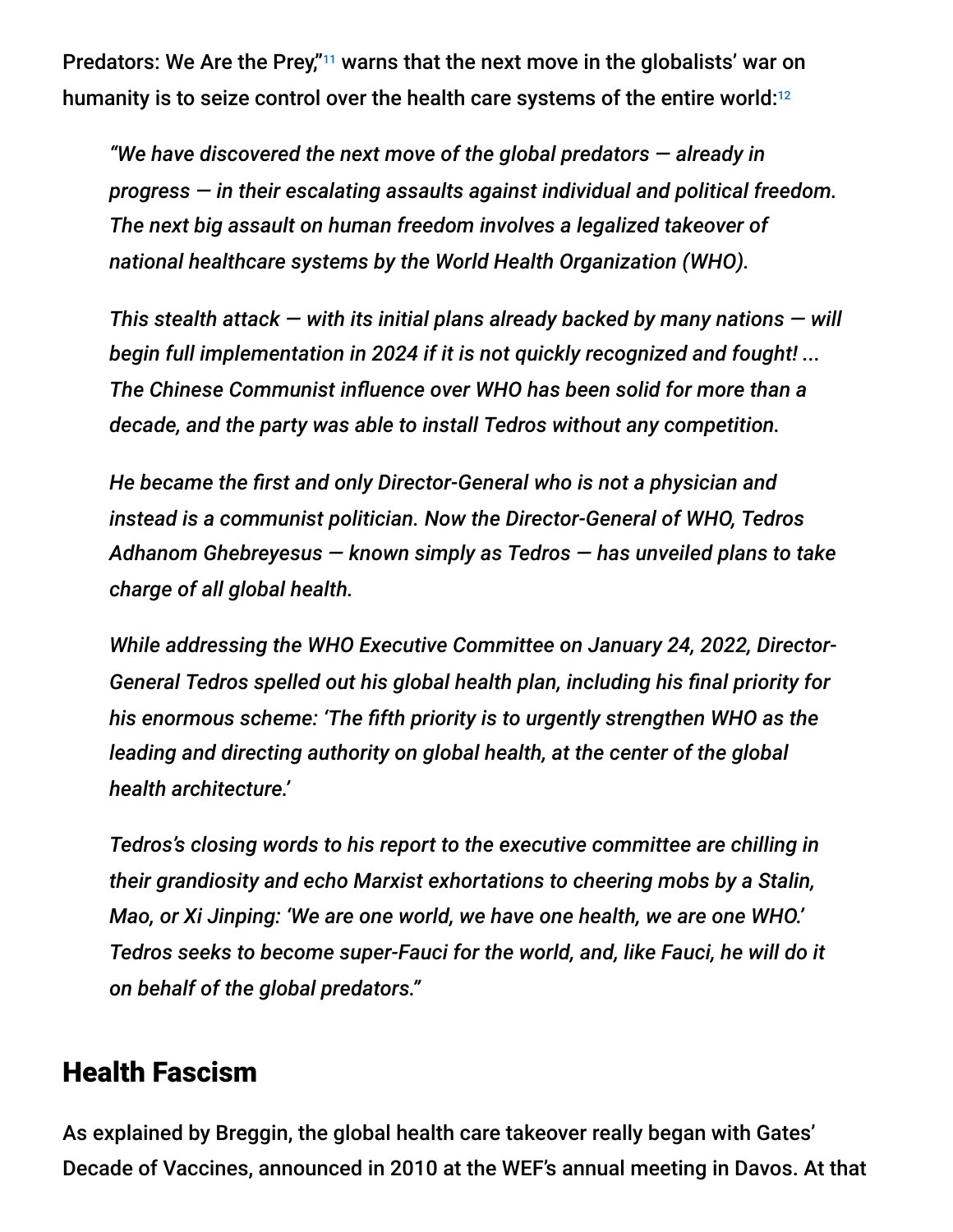time, Gates installed Dr. Anthony Fauci on his vaccine advisory board, thereby guaranteeing his plans would receive support from the U.S. National Institute of Allergy and Infectious Diseases (NIAID), which Fauci is the head of. Breggin continues: 13

*"A theme for the Decade of Vaccines was 'Public-Private Partnerships Drive Progress in Vaccine Development, Delivery' — essentially the precursor to the Great Reset establishing a world governance of public and private health united in the spirit of fascism.*

*By 2012, Gates achieved official UN approval for his scheme, establishing a broad network of global predators aimed at exploiting and dominating humanity through public health. Communist China would play a prominent role through its control over the UN and WHO and through its close relationships with global predators like Bill Gates, Klaus Schwab, Mike Bloomberg, Big Tech executives, and many other billionaires and world leaders.*

*A decade and more later, during COVID-19, WHO has proven its usefulness to the predators in orchestrating science, medicine, and public health in the suppression of human freedom and the generation of wealth and power for the globalists."*

Under the guise of a global pandemic, the WHO, the WEF and all of its installed leaders in government and private business, were able to roll out a plan that has been decades in the making. The pandemic was a perfect cover. In the name of keeping everyone "safe" from infection, the globalists have justified unprecedented attacks on democracy, civil liberties and personal freedoms, including the right to choose your own medical treatment.

Now, the WHO is gearing up to make its pandemic leadership permanent, and to extend it into the health care systems of every nation. "The idea is 'the principle of health for all' — universal health care organized by WHO as part of the Great Reset," Breggin explains.

### Pandemic Treaty Is Being Established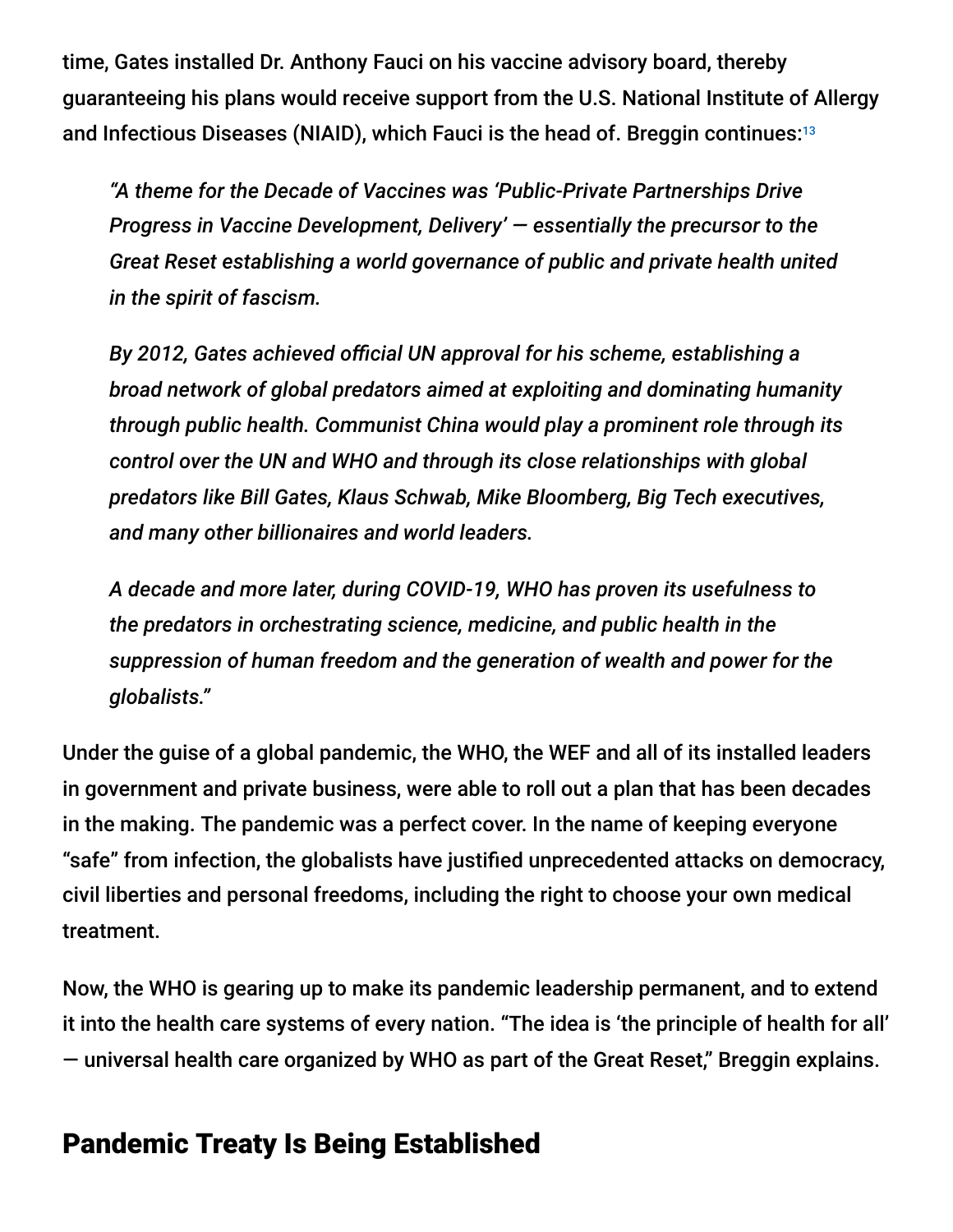May 24, 2021, the European Council announced it supported the establishment of an international Pandemic Treaty, under which the WHO would have the power to replace the constitutions of individual nations with its own constitution under the banner of "pandemic prevention, preparedness and response." 14

*"The world has already seen how any pandemic emergency, real or concocted, now or in the future, could then justify WHO taking over the entirety of government operations of sovereign nations, robbing all individuals of their freedoms, and fully crushing the democratic republics of the world,"* Breggin warns. 15

*"The spirit of Communism can be felt throughout the document. We are told that the 'purpose' of the new strategy will be 'guided by a spirit of solidarity, anchored in the principles of fairness, inclusion, and transparency.' Notice, as in all pronouncements by global predators; there is no mention of individual rights, political liberty, or national sovereignty.*

*The great engine of human progress, human freedom, will be replaced by the great destroyer of humanity, collectivism, under the rule of the elite. Tucked into the report were the real goals ... Here are three main purposes or goals of the proposed treaty:*

- *1. response to any future pandemics, in particular by ensuring universal and equitable access to medical solutions, such as vaccines, medicines, and diagnostics*
- *2. a stronger international health framework with the WHO as the coordinating authority on global health matters*
- *3. the 'One Health' approach, connecting the health of humans, animals, and our planet*

*The report adds, 'More specifically, such an instrument can enhance international cooperation in a number of priority areas, such as surveillance,*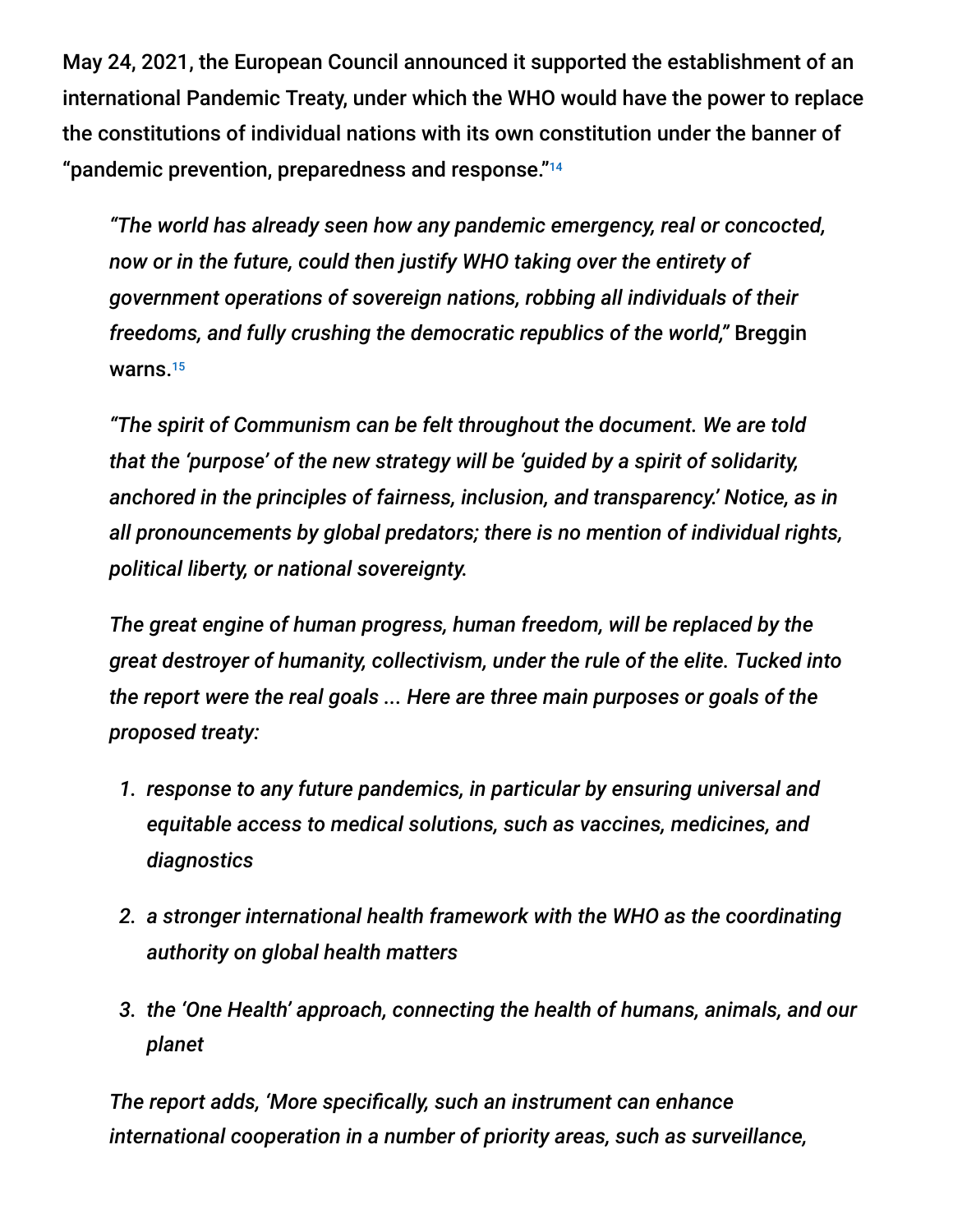*alerts, and response, but also in general trust in the international health system.' Clearly, they were building support for Tedros's January 24, 2022 announcement that WHO would take over the international health care system."*

# Even Your Food Will Be Under Their Control

In addition to your finances and your health care, the global cabal also intend to control the food supply and dictate what you can and cannot eat, in the name of combating climate change and saving the planet. The Great Reset<sup>16</sup> is indeed the reset of life and society as we know it. Not a single area will be left untouched.

Sustainable development, Agenda 21, the 2030 Agenda, the New Urban Agenda, the Fourth Industrial Revolution,<sup>17</sup> "Build Back Better,"<sup>18</sup> green economy, the Green New Deal, the Paris Climate Agreement and the global warming movement in general all refer to and are part of The Great Reset agenda and its resource-based economics.

The common goal of all these movements and agendas is to capture all of the resources of the world  $-$  the ownership of them  $-$  for a small global cabal that has the know-how to program the computer systems that will ultimately dictate the lives of everyone.

When they talk about "wealth redistribution," what they're really referring to is the redistribution of resources from us to them. The goal is for you to own nothing. Everything you need, from the shirt on your back to a roof over your head, you'll have to rent from the globalist owners.

Even the food you put into your mouth is planned to be under their complete control. To this end, the WEF has partnered with the EAT Forum, which will set the political agenda for global food production. The EAT Forum was cofounded by the Wellcome Trust, which in turn was established with the financial help of GlaxoSmithKline.

EAT collaborates with nearly 40 city governments across Africa, Europe, Asia, North and South America and Australia, and maintains close relationships with imitation meat companies such as Impossible Foods, which was cofunded by Google, Jeff Bezos and